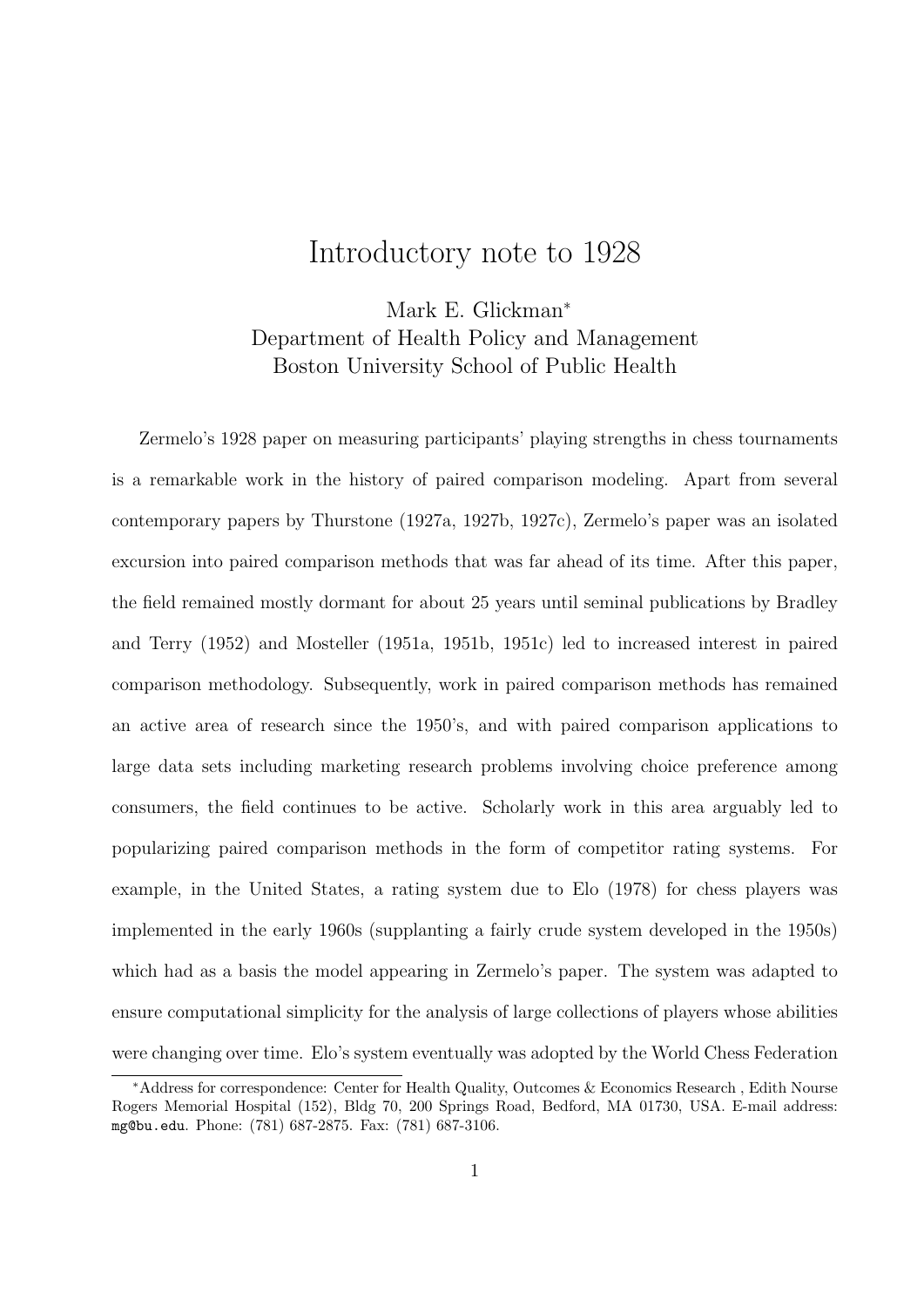in the early 1970s and is still used today to rate chess players in international tournaments. Given that the basis of Elo's system can be traced back to Zermelo, tournament chess players both in the United States and elsewhere are therefore indirect inheritors of Zermelo's work on rating chess players.

Interestingly, despite sharing the same probability model and developing nearly identical numerical algorithms, the prominent paired comparison researchers from the 1950s, as well as later authors including Elo, may not have known about Zermelo's paper, as they did not cite it. The earliest citation in paired comparison literature that I could find was by Good (1955) who limits mention to a property of his own model being shared by that of Zermelo. Only in Herbert David's (1988) monograph documenting the history of paired comparison methods do we begin to get a sense for the profundity of Zermelo's work.<sup>1</sup>

Zermelo's paper is concerned mostly with estimating the relative strength of chess players in imbalanced designs, that is, tournaments in which each player does not compete against every other the same number of times. To address the problem, Zermelo introduces a probability model for game outcomes as a function of the players' unknown strengths. The model assumes that chess games result in only wins and losses.<sup>2</sup> Letting  $A_r$  and  $A_s$  be competitors r and s, the model is given by

$$
P(A_r \text{ defects } A_s) = \frac{u_r}{u_r + u_s} \tag{1}
$$

where  $u_r$  and  $u_s$  are the unknown playing strengths that are to be estimated. Perhaps unfairly to Zermelo, the model in (1) is now commonly called the Bradley-Terry model, based on the

<sup>1</sup>To add to the confusion in recognizing his work, both Good (1955) and David (1988) cite Zermelo's paper as 1929 rather than 1928.

<sup>&</sup>lt;sup>2</sup>Zermelo does not explicitly consider a draw (tie) as an outcome in his model, but in footnote 3 he implies that he can reframe the optimization problem by doubling the number of wins and losses, and then counting draws as one win and one loss. A similar approach was advocated by Glickman (1999). It is worth pointing out that direct application of Zermelo's approach will result in overly optimistic standard error estimates of the playing strengths, as the sample size has doubled.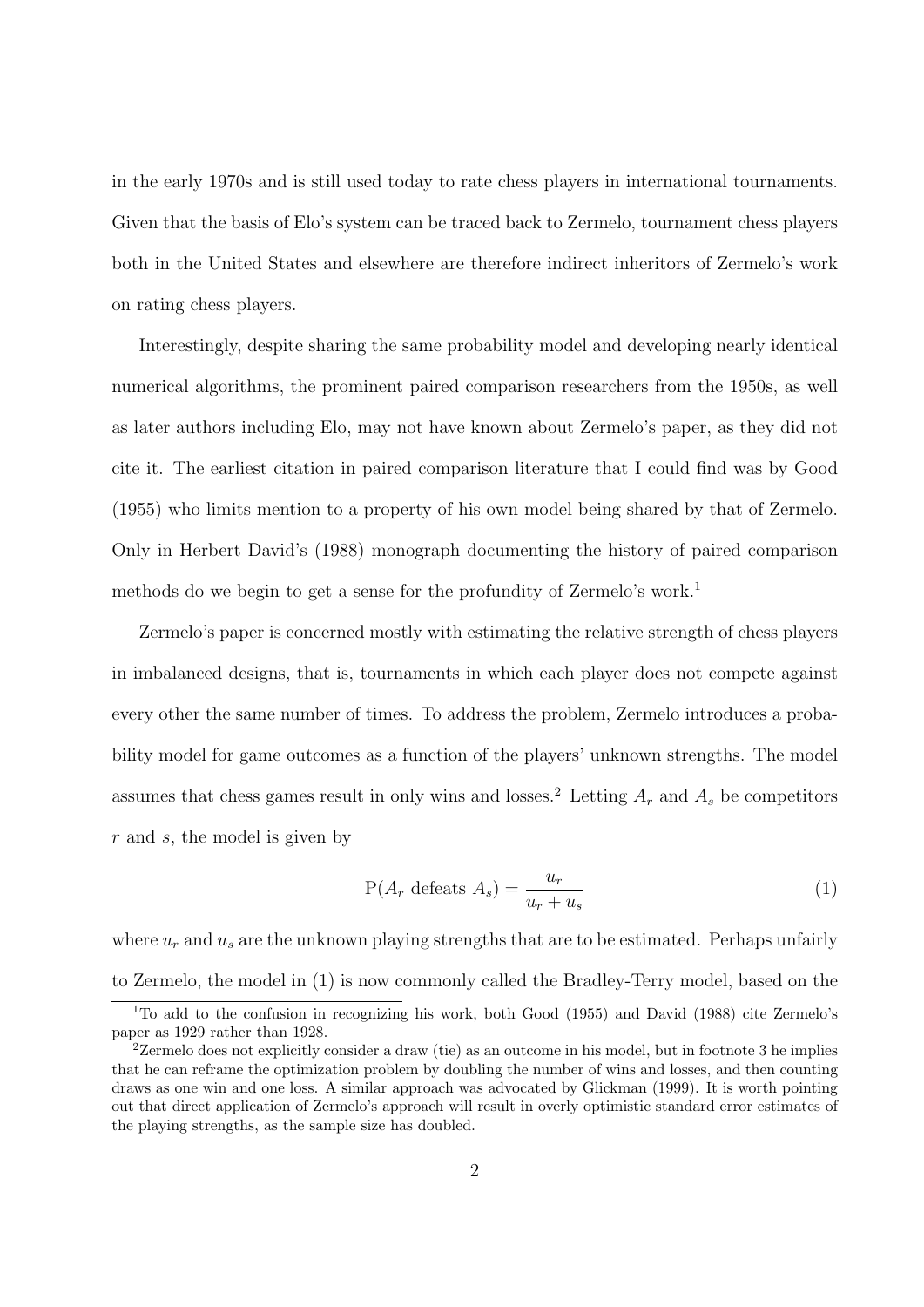thorough treatment by Bradley and Terry in their 1952 paper. Ebbinghaus and Peckhaus (2007) in fact suggest referring to (1) as the Zermelo-Bradley-Terry model. There is no known evidence that this model for chess strength has been published prior to Zermelo's paper. These days, it is more convenient and common to work with a reparameterized version of this model. Setting  $v_r = \ln u_r$  for player  $A_r$ , the model can be rewritten as

$$
P(A_r \text{ defects } A_s) = \frac{\exp(v_r)}{\exp(u_r) + \exp(u_s)} = \frac{1}{1 + \exp(-(v_r - v_s))}
$$
(2)

which is the standard logistic cumulative distribution function evaluated at  $v_r - v_s$ . In fact, letting  $\mathbf{x} = (x_1, \ldots, x_n)$  be a vector of length n (the number of players in the tournament) with  $x_r = 1$ ,  $x_s = -1$ , the remaining elements of  $\boldsymbol{x}$  set to 0, and  $\boldsymbol{v} = (v_1, \ldots, v_n)$ , the model can be rewritten as

$$
logit P(A_r \text{ defects } A_s) = \boldsymbol{x}' \boldsymbol{v}
$$
\n(3)

where  $\mathbf{x}'\mathbf{v} = \sum_{r=1}^{n} x_r v_r^3$  and logit  $p = \ln\left(\frac{p}{1-r}\right)$  $1-p$  . Equation (3) is simply a logistic regression model with a linear predictor containing unknown coefficients  $v$ , a member of the class of generalized linear models (McCullagh and Nelder, (1989)). Understanding this connection provides greater insights into the model properties and numerical methods in Zermelo's paper. It is interesting that Zermelo simply asserts the model in (1) as the de facto choice, as the contemporaneous model of Thurstone assumed a Gaussian cumulative distribution function rather than Zermelo's logistic distribution function.

The optimization problem on which Zermelo focuses involves maximizing the joint probability of the tournament game results as a function of the  $u_r$ . This is precisely the method of maximum likelihood estimation, which is arguably still the most common approach in the 21st Century to fitting probability models. It is likely that Zermelo's familiarity with

<sup>3</sup>This notation for the inner product is conventional in statistics literature.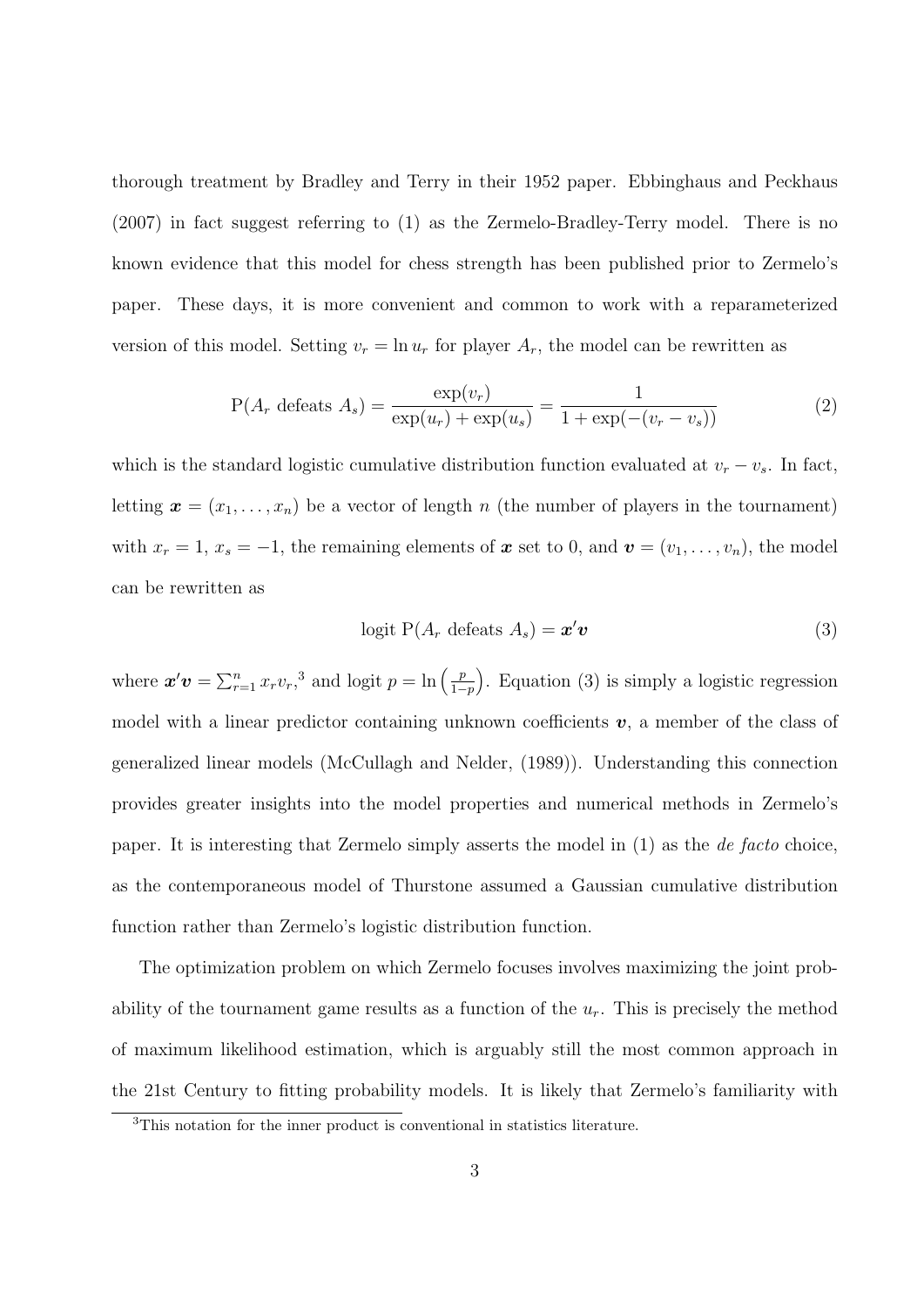statistical mechanics and its reliance on the principle of maximum entropy (which is intricately connected to maximum likelihood estimation) that may have guided his choice. At the time of Zermelo's paper, maximum likelihood estimation was in its infancy, with the formal development appearing in a series of papers by R. A. Fisher between 1912 and 1925. While Zermelo's statement of the optimization problem does not rely on the details of Fisher's development, it is unclear whether Zermelo was aware of Fisher's foundational work.

The focus of the first half of Zermelo's paper is the decomposition of tournaments into disjoint collections of players to establish the optimization of the likelihood function (that is, Zermelo's function  $\Phi(u_1, \ldots, u_n)$  under the constraints that the  $u_r$  are non-negative and that  $\sum_{r=1}^{n} u_r \leq 1$ . The key point is that tournaments can be decomposed uniquely into a set of irreducible partial tournaments, or "prime" tournaments, with the following property: For a fixed prime tournament, every tournament player not in the prime tournament has either lost all games, won all games, or did not play against any player in the prime tournament. Zermelo then creates an ordering of the prime tournaments such that for the jth partial tournament  $C_j$ , every player in a partial tournament earlier in the ordering did not defeat a player in  $C_j$ , and every player later in the ordering did not lose to a player in  $C_j$ . The main theorem of the paper is that for tournaments with a decomposition that can be ordered in this way, maximizing the likelihood involves essentially maximizing factors in the likelihood product corresponding to the prime partial tournaments. The second part of the theorem connects optima across the prime partial tournaments: The ratio of optimized strength parameters between players  $A_j$  and  $A_k$  in two different ordered prime tournaments  $C_j$  and  $C_k$  where players in  $C_j$  are dominated by the players in  $C_k$  goes to 0 in the limit. It is important to note that the theorem only applies to tournament decompositions in which an ordering exists among all the prime partial tournaments, which is not always guaranteed.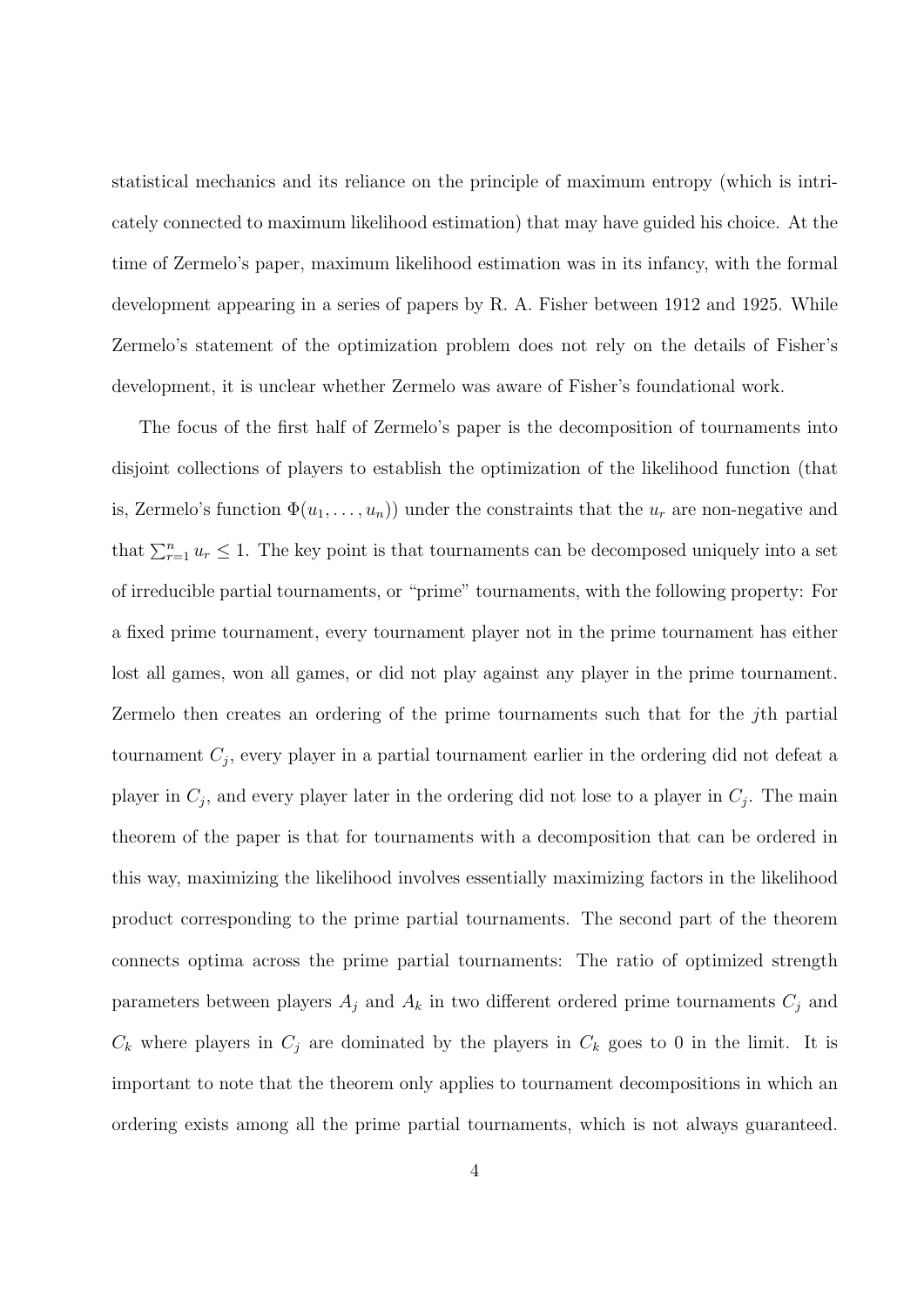As Zermelo acknowledges, tournaments can exist in which prime partial tournaments are incomparable; for example, when the players of  $C_j$  have not competed against any player in  $C_k$ , and (say) both  $C_j$  and  $C_k$  are dominated by every other prime partial tournament.

Zermelo's analysis, particularly with the comparison of strengths between prime tournaments, is more detailed than that of later authors. Ford (1957), an important article that re-derives a subset of Zermelo's results without ostensibly being aware of his paper (and, for that matter, of Bradley and Terry, (1952)), focuses on estimating strength in tournaments that are irreducible. Ford asserts the condition for the irreducibility of a tournament in a clean way: In every possible partition of players into two non-empty subsets, some player in the second set has defeated at least one player in the first set. Note that this definition of irreducibility coincides with Zermelo's for partial tournaments containing at least two players. The paper then demonstrates that this condition is sufficient for a unique optimum of Zermelo's likelihood function. By contrast to Ford's paper, which focuses only on irreducible tournaments, Zermelo considers more general tournaments that can be decomposed into irreducible prime partial tournaments, possibly with only one player in the partial tournament. In practice, however, optimization only makes sense when analyzing each irreducible prime tournament separately.

The second half of Zermelo's paper concentrates on obtaining the solution to the optimization problem. He first proves that, for a balanced design (in which each player competes against every other the same number of times) in an irreducible tournament, the total score for each player is in the same rank order as the optimized playing strengths. Ford (1957) independently derives this result, and Bühlmann and Huber (1963) demonstrate that in fact the model assumed by Zermelo is the only linear paired comparison model (that is, linear in the  $v_r = \ln u_r$ ) for which ranking according to the total score is equivalent to ranking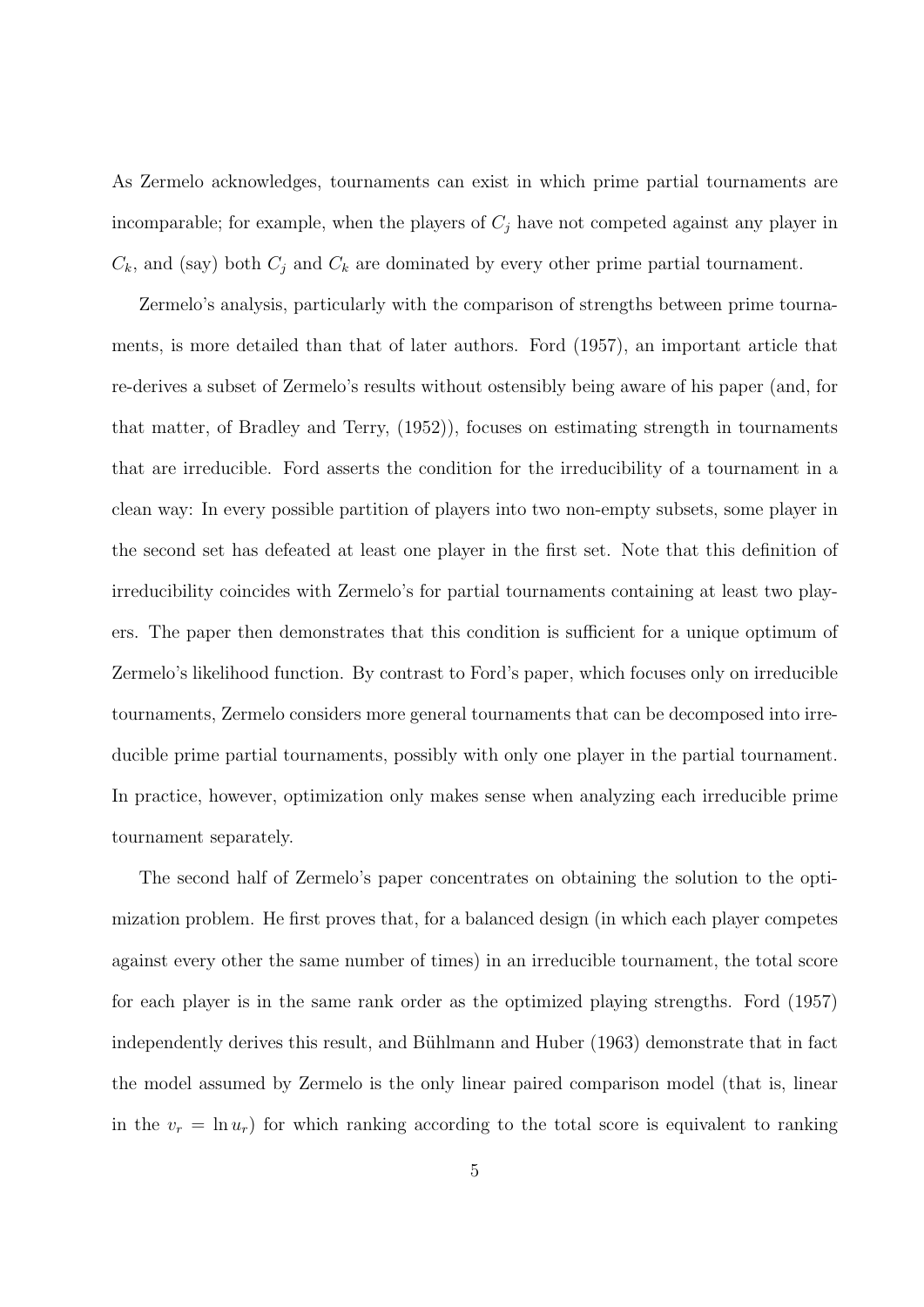according to the maximum likelihood estimates. Zermelo then derives an iterative numerical algorithm to solve the optimization problem for irreducible tournaments. The method is the same one described by Bradley and Terry (1952), though credit clearly is due Zermelo. The algorithm, however, has been shown to have slow convergence (Dykstra, (1956)), particularly with poorly chosen initial values. The modern treatment for optimizing Zermelo's model is to recognize it as a logistic regression and use Fisher scoring (see McCullagh and Nelder, 1989, p. 42) to perform the optimization, which is quite fast.

One interesting detail of Zermelo's development is how he addresses the non-identifiability of the player strengths. The probability model in (1) implies that if  $(u_1^*, \ldots, u_n^*)$  is a solution to the optimization problem, then so is  $(au_1^*, \ldots, au_n^*)$  for  $a > 0$ , provided that  $\sum_{r=1}^n au_r \leq 1$ . Thus, without an additional constraint, the solution is not unique. As Zermelo demonstrates, this indeterminacy does not affect the decomposition theorem, but the actual optimization requires a norm restriction on the  $u_r$ . Zermelo's extra constraint is to fix  $\sum_{r=1}^n u_r$  at a constant (unity, in the development, and then 100 in his example). The modern way to add a constraint is to reparameterize the model as in (3), and to assume a constraint on  $\sum_{r=1}^{n} v_r$ ; in other words, to fix the product of the  $u_r$  rather than the sum of the  $u_r$ . For example, it is conventional to assume that  $\sum_{r=1}^{n} v_r = 0$  and then to estimate only  $v_1, v_2, \ldots, v_{n-1}$ , in which case the logistic regression model in (3) changes by the deletion of a term in the linear predictor. Specifically, recognizing that  $v_n = -(v_1 + \cdots + v_{n-1})$ , we have

$$
\text{logit } P(A_r \text{ defeats } A_s) = \boldsymbol{x}' \boldsymbol{v} = \left( \sum_{r=1}^{n-1} x_r v_r \right) + x_n v_n
$$
\n
$$
= \left( \sum_{r=1}^{n-1} x_r v_r \right) + x_n (-v_1 - \dots - v_{n-1})
$$
\n
$$
= \boldsymbol{\tilde{x}}' \boldsymbol{\tilde{v}}
$$
\n(4)

where  $\tilde{\mathbf{v}} = (v_1, \ldots, v_{n-1}),$  and  $\tilde{\mathbf{x}} = (x_1 - x_n, x_2 - x_n, \ldots, x_{n-1} - x_n).$  This logistic regression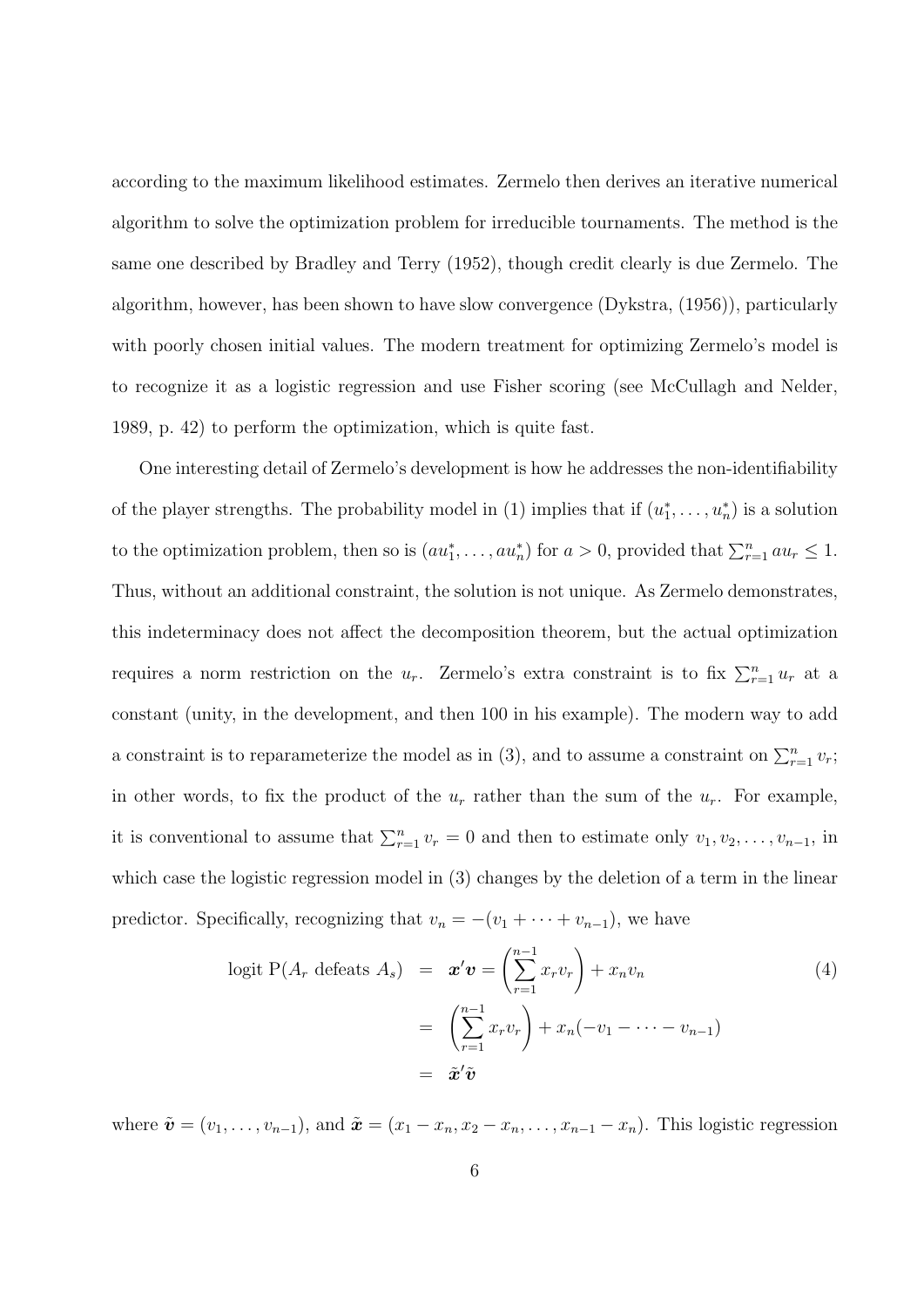can then be fit via Fisher scoring to obtain unique maximum likelihood estimates, assuming the tournament is irreducible in the sense of Ford (1957).

Zermelo, at the end of his paper, applies the numerical algorithm to the analysis of playing strengths of participants in the New York Masters' Tournament of 1924, which was won by Emmanual Lasker (the world chess champion from 1894 through 1921). Lasker, who was also an accomplished mathematician, had written a letter to Zermelo in 1929 expressing appreciation of his work on measuring chess strength, pointing out that this paper was the first to use probability theory for this problem (see Ebbinghaus and Peckhaus (2007), p. 149). Lasker's performance in the 1924 tournament was arguably the last great chess performance of his career before he effectively retired from playing.

The development of models for estimating competitor playing strength has come a long way since Zermelo's paper, but Zermelo's work was remarkable in the level of detail in which it laid the foundation for paired comparison methods. Once Zermelo's approach caught on some 25 years later mostly through the work of Bradley and Terry and their contemporaries, a variety of interesting extensions were explored that are noteworthy. For example, models were developed for outcomes that include ties and other degrees of partial preferences. An extension to the model of Zermelo that has become standard is the incorporation of an (unknown) advantage for playing white in chess, which is more generally known as an "order" effect (in the sense that the probability of a preference between two objects may depend on the order in which they are presented). A detailed synopsis of recent developments in paired comparison modeling appears in the monograph by David (1988).

It is worth pointing out that recent approaches via Bayesian modeling (see, for example, Leonard (1977), and Glickman (1999)) in which a proper prior distribution is assumed for the player strengths avoid the difficulties connected with optimizing over Zermelo's prime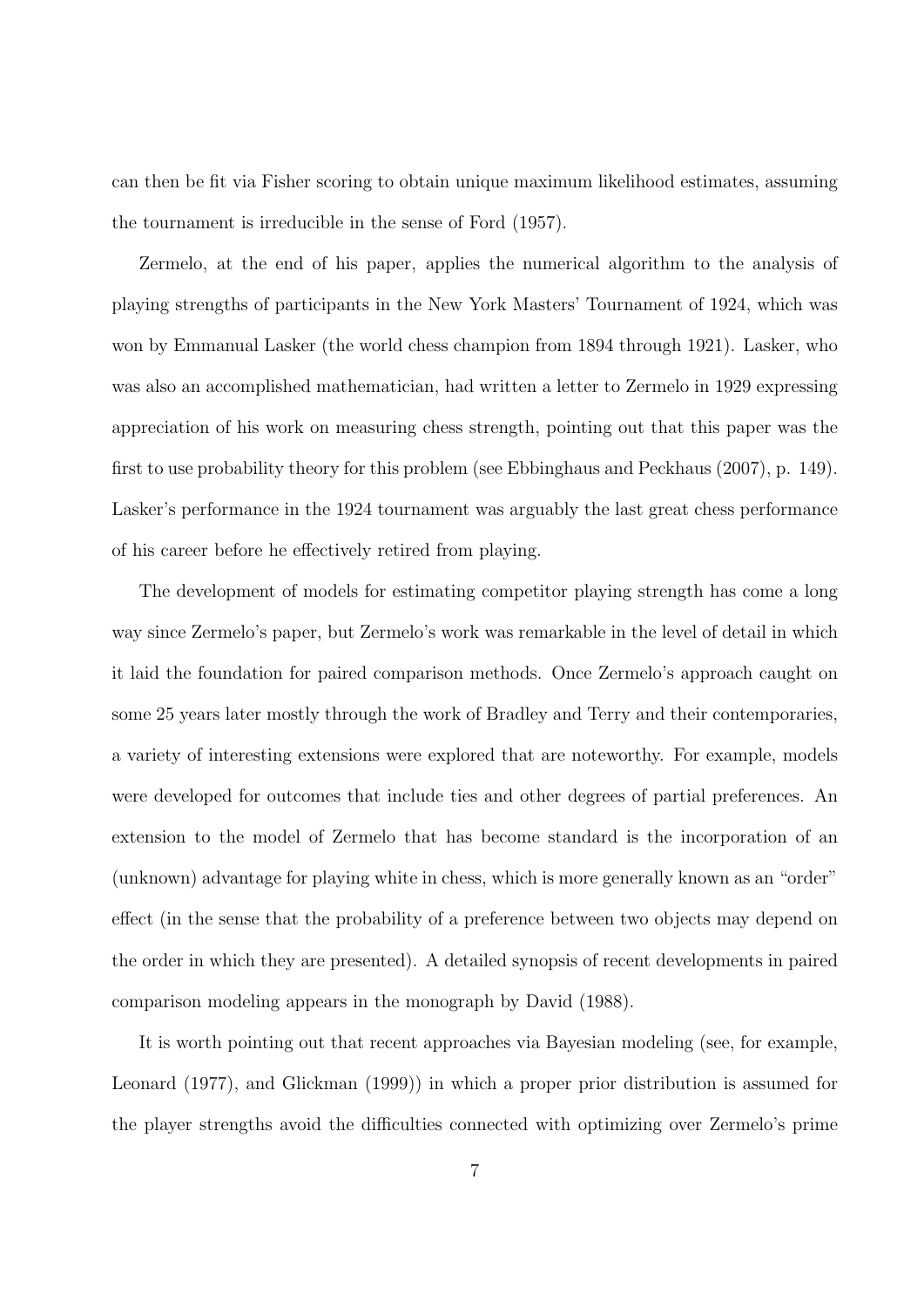decomposition of tournaments. In the Bayesian framework, the results of a tournament simply revise the prior distribution of playing strengths to a posterior distribution, regardless of whether subsets of players have not competed against each other, or if any player has won or lost all of his games. These occurrences are problematic for Zermelo's (and in general the maximum likelihood estimation) approach. The Bayesian approach, however, still has important connections to the groundwork laid out by Zermelo in his analysis of the likelihood function, so much of Zermelo's development is unquestionably relevant today.

While seeming to have little influence immediately following its publication, Zermelo's paper has had a long-lasting impact. His work is now regularly cited in papers on paired comparison models, and his name is now immortalized in connection with rating competitors in games and sports. For example, statistician David Marcus, who constructed a rating system applicable for tournament table tennis (Marcus (2001)), paid tribute by developing Windows software called "Zermelo" that organizes and runs table tennis tournaments. Even American football rankings<sup>4</sup> have been attached to Zermelo. The resurgence of interest in Zermelo's paper on measuring playing strength over recent years is the appropriate recognition for an impressive piece of work.

## References

- Bradley, Ralph A. and Terry, Milton E. (1952). "The rank analysis of incomplete block designs. I. The method of paired comparisons." Biometrika, 39, 324-45.
- Bühlmann, Hans and Huber, Peter J. (1963). "Pairwise comparison and ranking in tournaments." Annals of Statistics, **34**, 501-10.
- David, Herbert A. (1988). The method of paired comparisons, 2nd ed. Oxford University

<sup>4</sup>See the web site http://www.ezfootballrankings.com, where the "ez" in the domain name stands for "Ernst Zermelo."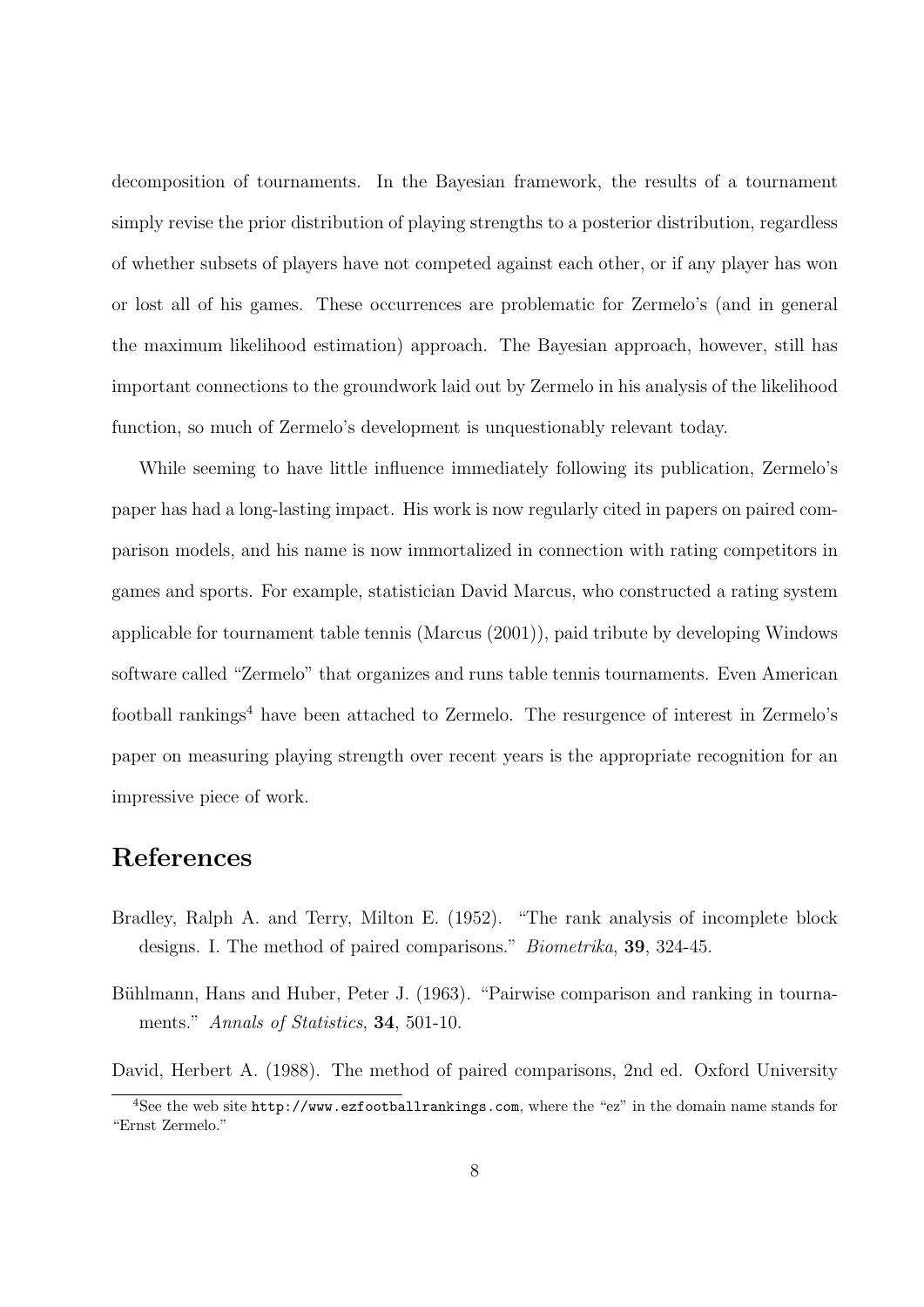Press: New York.

- Dykstra, Otto (1956). "A note on the rank analysis of incomplete block designs applications beyond the scope of existing tables." Biometrics, 12, 301-6.
- Ebbinghaus, Heinz-Dieter, and Peckhaus, Volker (2007). Ernst Zermelo: An approach to his life and work. Springer-Verlag: Berlin.
- Elo, Arpad E. (1978). The rating of chessplayers, past and present. Arco Publishing: New York.
- Ford, Lester R. Jr. (1957). "Solution of a ranking problem from binary comparisons." American Mathematical Monthly, 64(8), 28-33.
- Glickman, Mark E. (1999). "Parameter estimation in large dynamic paired comparison experiments." Applied Statistics, 48, 377-94.
- Good, Irving J. (1955). "On the marking of chess-players." Mathematical Gazette, 39, 292-6.
- Leonard, Thomas (1977). "An alternative Bayesian approach to the Bradley-Terry model for paired comparisons." Biometrics, 33, 121-32.
- Marcus, David J. (2001). "New table-tennis rating system." The Statistician, **50**, 191-208.
- McCullagh, Peter and Nelder, John A. (1989). Generalized Linear Models. Chapman and Hall: London
- Mosteller, Frederick (1951a) "Remarks on the method of paired comparisons: I. The least squares solution assuming equal standard deviations and equal correlations." *Psychome*trika, 16, 3-9.
- Mosteller, Frederick (1951b) "Remarks on the method of paired comparisons: II. The effect of an aberrant standard deviation when equal standard deviations and equal correlations are assumed." Psychometrika, 16, 203-6.
- Mosteller, Frederick (1951c) "Remarks on the method of paired comparisons: III. A test of significance for paired comparisons when equal standard deviations and equal correlations are assumed." Psychometrika, 16, 207-18.